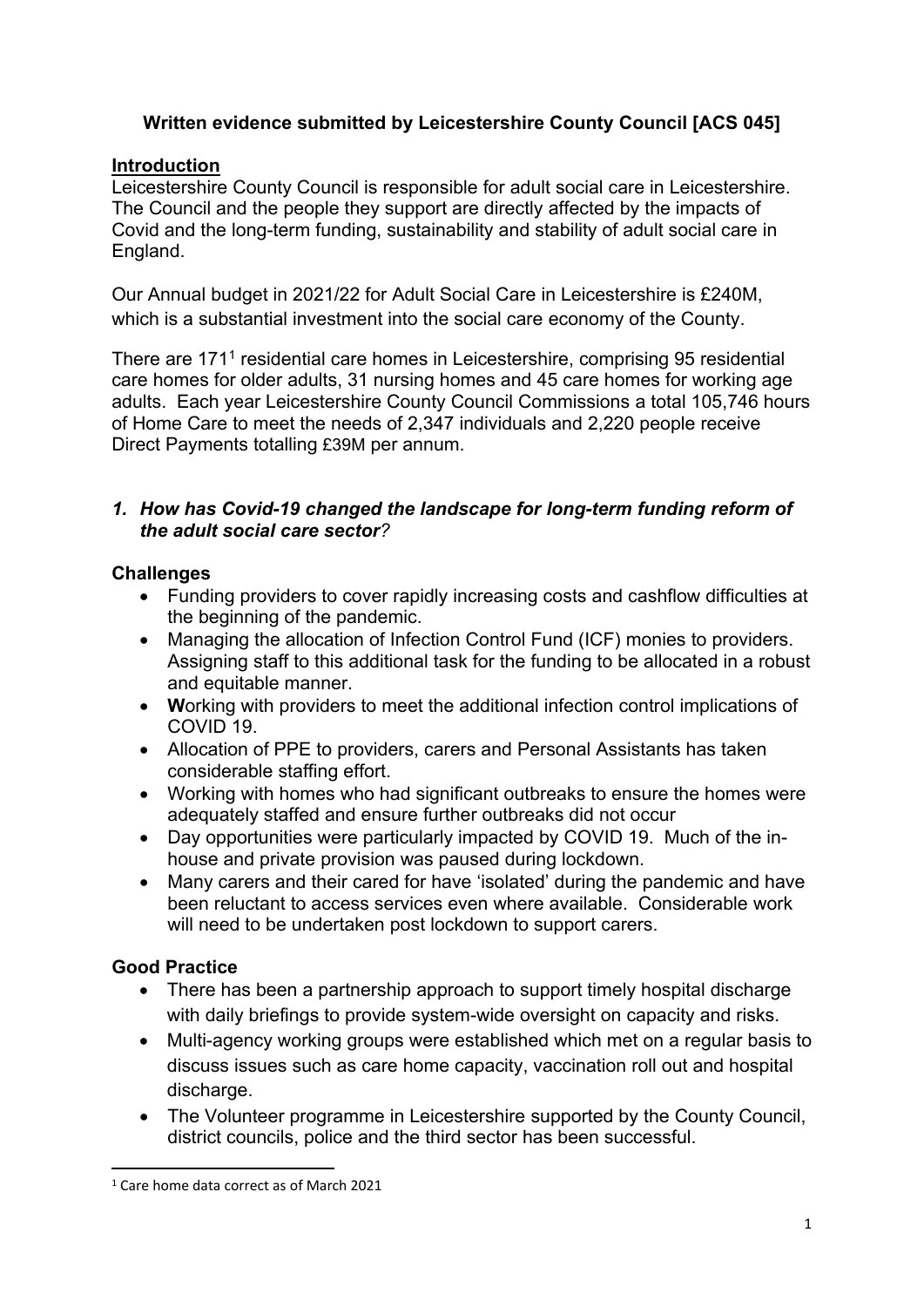- At the beginning of the pandemic the County Council took a innovative approach to supporting social care providers with recruitment. The Council supported providers by offering proactive, tailored and consultative recruitment support to the sector by establishing a fully funded recruitment agency to fast track the supply of quality staff into vacancies.
- A more proactive approach has been taken in communication with providers. Bi-weekly (previously weekly) conference calls take place with providers and 80 bulletins have been produced.
- The Winter Plan was extremely useful in helping pull together the key activities we would be undertaking in partnership to meet the challenges over the winter period and ensure we and our partners could focused resource where they were most required.
- We updated and strengthened our processes and practical offer to providers to help them remain stable or exit the market in a planned manner. The Council uses a variety of options to respond to provider failure depending on the size, vulnerability and risks of a home.

## **The legacy of COVID 19 and longer term funding**

### **Occupancy levels**

There will be issues regarding occupancy and viability of care homes following COVID 19. Vacancy levels have risen by around 10% since the start of the pandemic and are at around 20% currently. Some homes have higher vacancy levels, and this does present a risk to them remaining viable. There may also be a driving up of costs for places as providers try to recover lost income. The Council monitors these homes carefully for indicators of potential risk and offers support to the providers. Smaller providers may be more at risk as they often do not have the financial resources of larger organisations which may cushion against reduced occupancy. Local Authorities will require additional funding to help support providers whilst the sector evolves to meet changing service user requirements.

### **Capacity issues in the Home Care Sector**

In some respects the shift away from residential care has had a positive impact and will enable individuals to live in the community independently for longer. There is already increased demand for home care and some providers are becoming stretched to deliver services. There will need to be a targeted recruitment programme to attract staff into home care which will require the image of the sector to be raised to make it an attractive, flexible career. As individuals delay the need to move into residential care there will also be an increase in substantial and complex packages which will mean that more highly trained staff will be required, and providers will require support to roll out more training.

### **Staff wellbeing**

Providers will need support to cope with the additional pressures around staff wellbeing requirements. Staff in care homes have had to cope with increased mortality amongst residents and higher levels of distress due to lack of visitors, Home care staff have worked to meet the need for increased demand. Providers will need practical and financial support in ensuring they are fully staffed and to put in place enhanced wellbeing provision and incentives.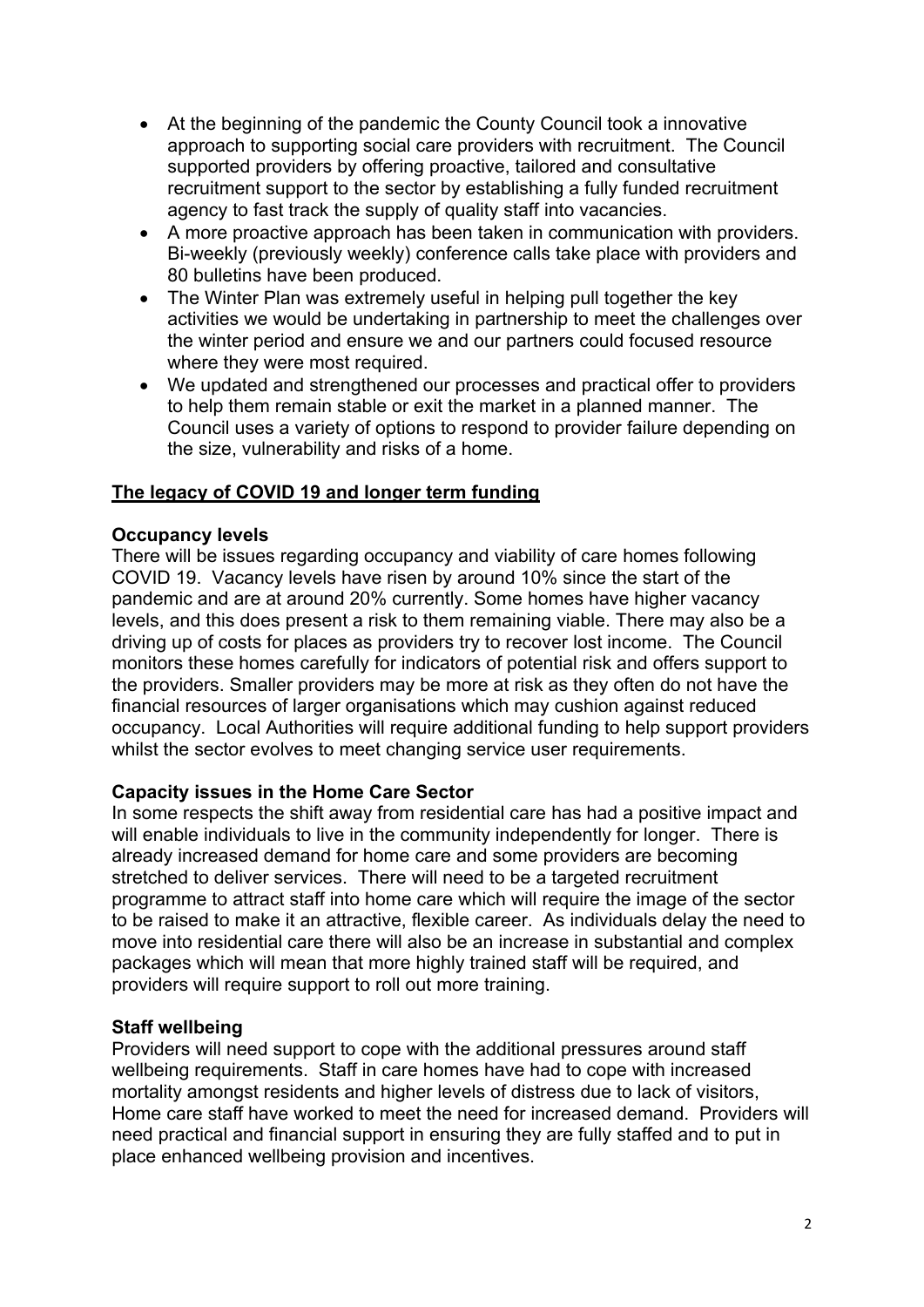## **PPE and IPC Support beyond July 2021**

There will still be a need for enhanced infection control measures and increased use of PPE beyond July 2021. Clarity around how providers will be supported to fund this and a longer term approach to any associated grants would be welcomed.

#### **Need to look at new ways of delivering in community**

Day Opportunities will look very different post the COVID 19 pandemic. Financial support to help providers diversify to meet changing customer aspirations is required and to increase the supply of Personal Assistants and niche micro-providers to meet the demand for more flexible, personalised services.

#### **Support for Carers**

There will be a need for enhanced support for carers who are increasingly feeling the strain of lockdown and restrictions.

## *2. How should additional funds for the adult social care sector be raised?*

Given the substantial gap between current expenditure and the required level of funding, it seems clear that some form of national investment through general taxation and / or insurance will be required.

General taxation through income tax contributions would appear to provide the most equitable source of revenue, and could be implemented in such a way to as to make it affordable according t ability to pay such as through differential rates to higher earners or thorough an age-related premium (accounting for existing family costs associated with young families, mortgages and student loans etc)

Additional national insurance may be the most acceptable form of general contribution as it has shown to 'make sense' to the public and is able to be taken at source, as opposed to individual insurance which is likely to be differential and benefit those most able to pay, whilst those who may require the most support may be les ale to fund it.

If the above were to be supported by a consideration of floor and ceiling costs (for example a cap on care) then the current policy of state and individual contributions could be maintained, whilst protecting individuals from catastrophic care bills.

Given the body of research and analysis undertaken by the various commissions, royal commissions and reports on the subject (e.g. Dillnot, Barker et al) there is sufficient intelligence and information upon which to make a determination. The question is not how should funding be raised but whether there is a will to do so

The way in which social care is funded makes long term planning difficult. Temporary grants now make up 56% of all Social Care Funding. This makes the Governments strategic intent of "Integration and Innovation" difficult to realise. Much innovative practice being funded as 'pilots' which even if they are found to make a difference can be difficult to roll out or continue due to the time limited funding used to establish them.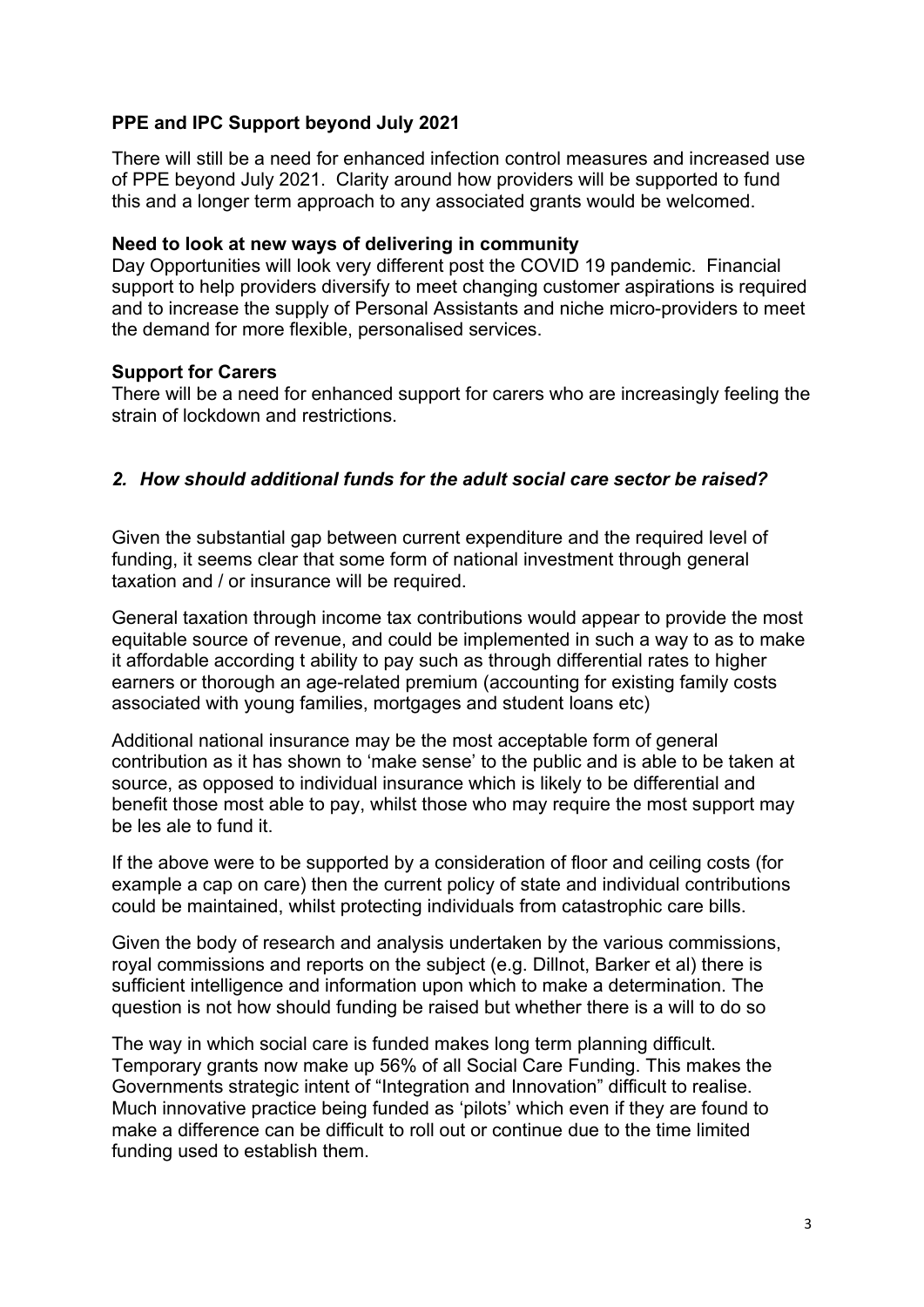A lack of Capital funding specifically for social care also means that Local Authorities have limited resources to play an active role in the social care market by developing or stimulating infrastructure to support alternative care models such as Extra Care facilities or develop new forms of care through digitalisation. The previous removal of the social care capital allocation in favour of additional Disabled facilities grant effectively resulted in dealing with the symptoms rather than the cure and does not provide a strategic approach to social care reform.

Local Authorities have also become increasingly dependent on the Council Tax precept for balancing the social care budget. This again has added to short term funding being used to support services and has led to a post-code lottery with individual council's having to balance need with how much they feel they could add to the council tax bill for local residents alongside the inequity of differential council tax bases.

The recent white paper proposal for BCF funding to be disconnected from the NHS mandate is to be welcomed to address the differential planning cycles within local government and the NHS, however more welcome would be to bring the BCF into the Local Authority base budget so that it could be used as a flexible, longer term fund to support local integration and innovation whilst reducing bureaucracy and increasing local government accountability.

## *3. How can the adult social care market be stabilised?*

### **Integration**

Integration across Health and Social care, both locally around place-based initiatives and via integrated care systems (ICSs), bringing together commissioners and providers of NHS services with local authorities and other partners. ICC's will enable partners to plan and manage services that benefit from being considered at a greater scale than can be undertaken at place level will help promote holistic joined up services which will help stabilise the social care market.

### **Digital innovation**

The pandemic has bought into relief the value and impact that Digital innovation can have on both systems and customer facing interventions. Strategic interventions can avoid cost, increase efficiency, and streamline the relationship between care and health.

Digital maturity assessments of both internal and external care markets should continue, with funding available to develop innovation. Such as:

- Managing demand & the 'front door'.
- Self-service.
- Digitalisation.
- Interoperability with the health sector.
- Help for providers to share information.
- Assistive technology.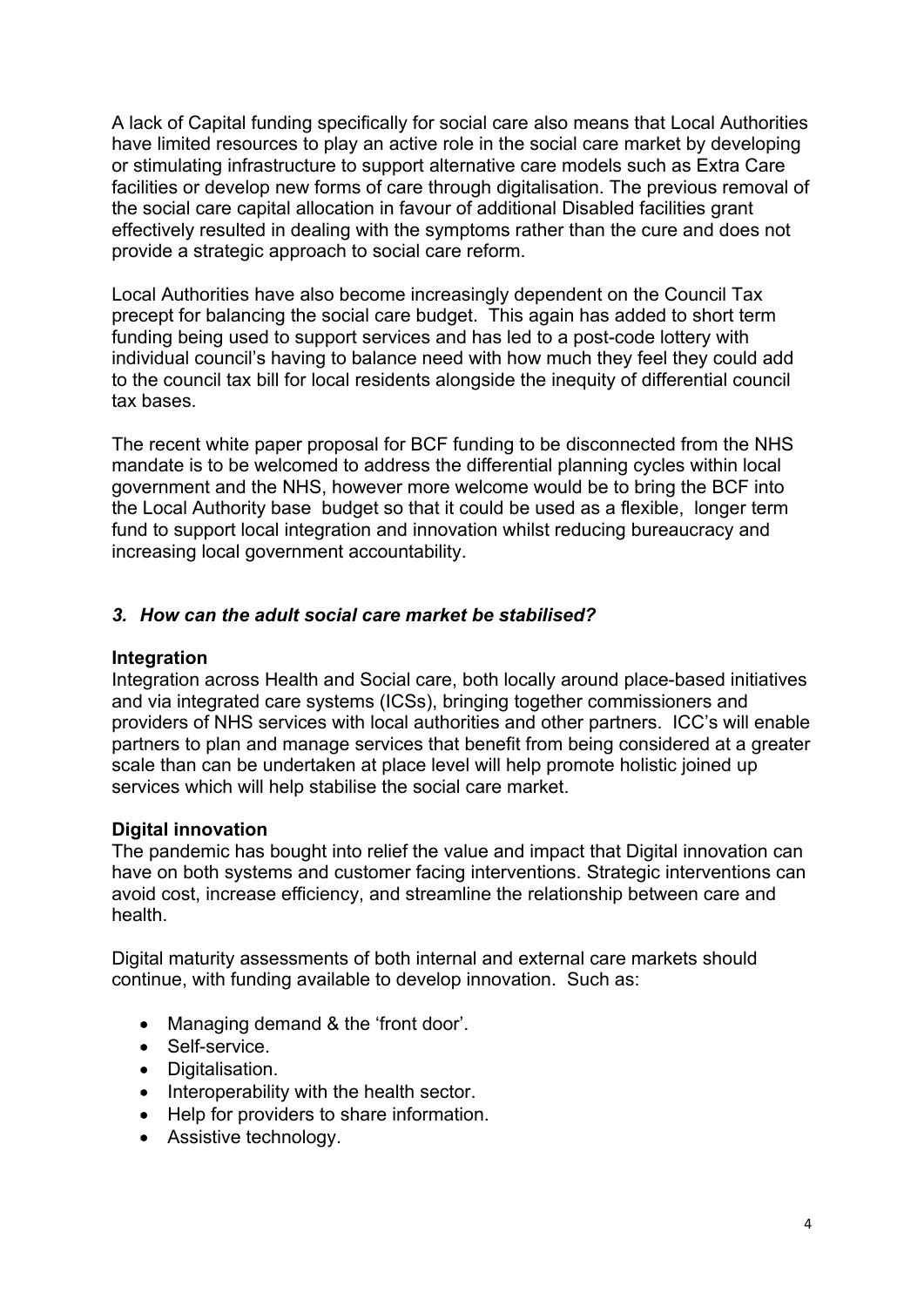## **Recruitment support**

The recruitment and retention of care workers plays a key role in the delivery of quality support. Therefore, care workers need to be viewed as professionals, and their level of pay should reflect the skills needed to undertake this role.

### **Increased Local Authority resource to support providers to diversify/exit market /adapt to new service models**

There will be a period of change once the immediate pressures of the pandemic eases. As previously mentioned there will be higher vacancy rates in our care home market and day opportunities will also need to change to reflect the changing aspirations of their client groups.

Work is underway in Leicestershire to consider the future shape of the care home market. There will always be a need for residential care, although the level of provision may change as homes cannot sustain their present vacancy levels indefinitely.

In case of provider failure specifically within Leicestershire there is a mutual aid agreement where all partners become involved to ensure people are cared for safely. This includes health partners where clinical support may be needed, the CQC and internal direct services in case of additional hands on support being required.

### **Asset based approaches**

Initiatives aimed at developing community resilience and social capital, promoting and supporting wellbeing and independence is not only best for individuals – it is also a cost-effective way of meeting the needs of the population, as more independent individuals typically require less care.

The benefits of community assets are also being recognised at integrated health and social care system level. This was highlighted during Covid with widespread health and social care use of volunteer support and is now coming through in business as usual initiatives for example in the Getting Help in Neighbourhoods pathfinder projects. This is developing community mental health support and services and looking at how to make best use of community assets, support and services alongside, and better integrated with, statutory and other public services.

#### **Sustainable, longer term support for the role of the community & voluntary sector**

Closer working relationships with the Community and voluntary sector will open up resources to promote wellbeing and delay the need to access services. This needs to be underpinned by longer term funding mechanisms to allow the Community and voluntary sector to be able to invest and develop in the certainty that they will be funded beyond just one of two year funding agreements.

Support and the development of best practice examples for Local Authorities to develop more flexible and innovative commissioning models to promote partnership working with the Community and voluntary sector would be welcomed to support place based initiatives and an asset based approach to promoting wellbeing. The LGA estimated that for every £1 invested in prevention, more than £7 of benefits, of which £1.90 are financial savings, could be generated.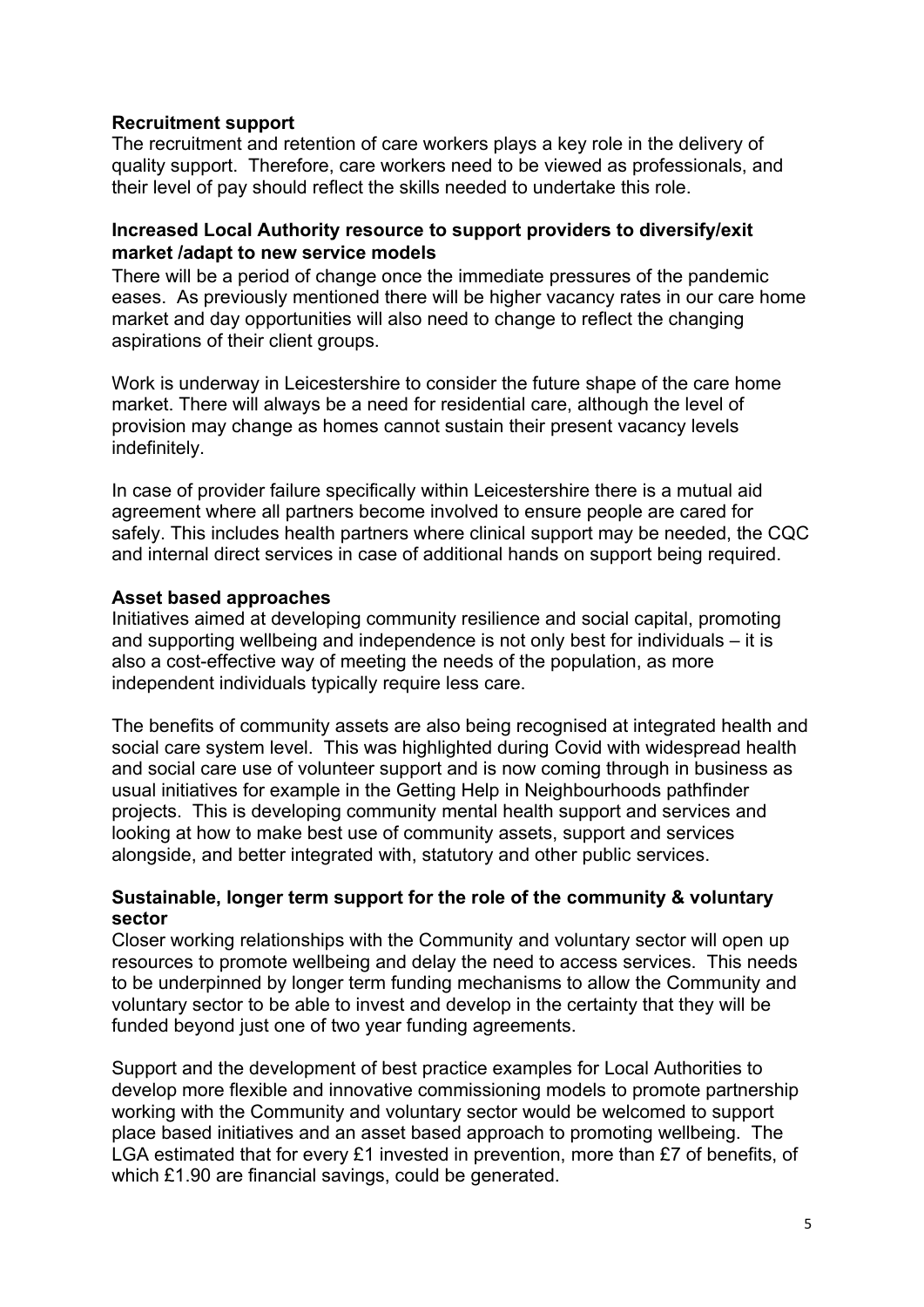Community and voluntary sector services help promote wellbeing and social inclusion bringing together people with common interests, to undertake activity, education, and to reduce social isolation. These services also play a valuable role in supporting informal carers and help prevent some people needing social care, by building circles of friendship and support in their communities help those who require long-term care and proactively increasing the independence of individuals.

## **Funding pressures for providers**

There are a number of financial pressures which will require additional support in the medium term:

- Intervention or financial support for providers to meet any increased costs or lack of appropriate business insurance that have emerged as a result of the pandemic.
- Funding to diversify or change business model for residential homes with high vacancy levels.
- Support with staff recruitment.
- Infrastructure to meet increased demand particularly in Home Care, Extra Care and Supported Living as the move from residential care continues.

## **Impact of Self funders**

Areas such as Leicestershire have high levels of self funders, particularly in the residential care market. This has both a positive and negative impact on the sustainability of the social care market. Some providers subsidise Local Authorities fee rates by self-funders and whilst this is of financial advantage to the Local Authority it artificially inflates self-funder costs. If more self funders opt to stay at home longer using wrap around home care, Care Homes could become financially unviable if the Local Authority fees do not increase to meet the shortfall. It is therefore important that Local Authorities are funded sufficiently to pay the full market rate for placements. High numbers of self funders also weaken the role of Local Authorities in shaping the local market as there will be substantial aspects driven by the requirements of those self-funding.

## *4. How can the adult social care market be incentivised to compete on quality and/or innovation?*

The County Council's engagement with providers suggests that financial incentives help but are not the whole picture. There is just as much need to encourage and share best practice, for example in Leicestershire we run events to showcase what people have done and hold annual Care Awards.

### **Share best practice**

Effective sharing of best practice in a clear and practical way, in particular developing toolkits which could be shaped and used to reflect the needs of local markets would be useful. Funding to allow activities such as work shadowing or study visits to other providers would also help the sharing of best practice.